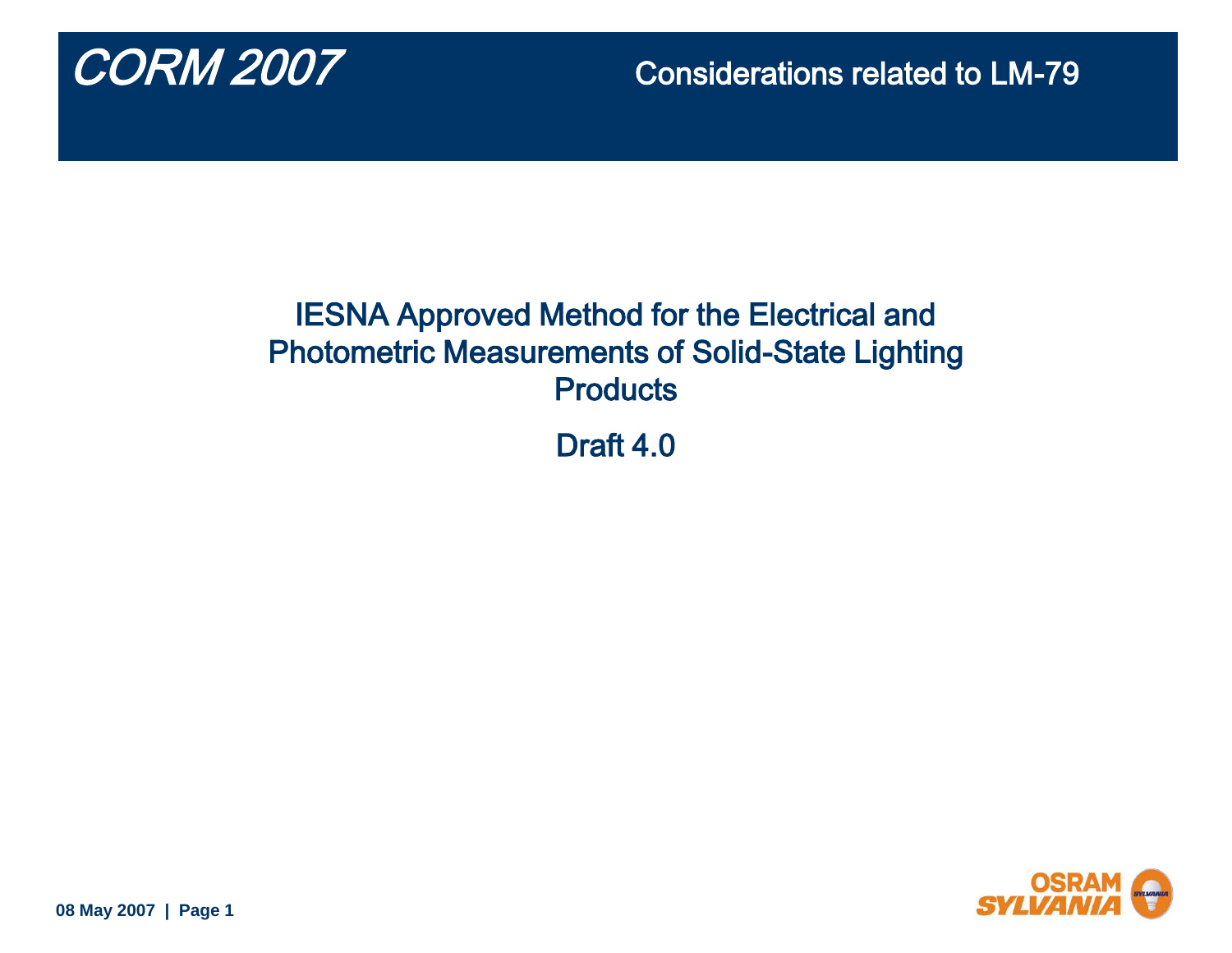# Status of LM-79

- **\* LM-79 is currently in subcommittee draft (V 4.0) in** the IESNA TPC Subcommittee D.
- **\*** Subcommittee D members have commented.
- Target completion July 2007.



Source: Ian Ashdown, TIR Systems Limited, Apr 2007



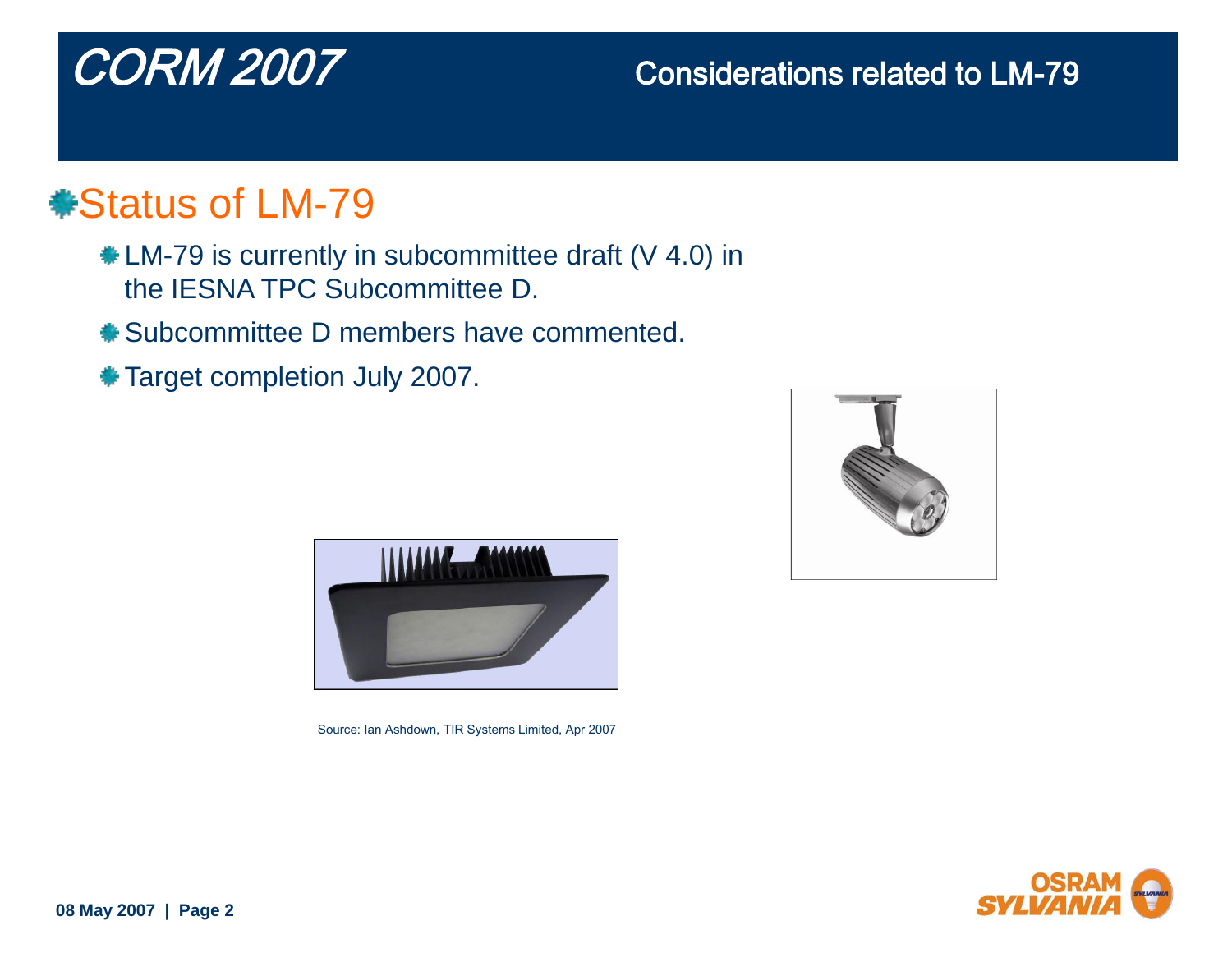# Who is involved in SSL standards development

- **\* DOE SSL Commercialization Support Program** 
	- Energy Star, Consumer Product Testing Program, Standards Development
- PNNL (Pacific Northwest National Laboratory)
- Standards organizations (US, NAFTA and international), industry groups and manufacturers groups.



# IESNA/ANSI WGs for IESNA/ANSI

### •LIGHTING MEASUREMENTS TESTING & CALCULATION GUIDES

•LM-79 IESNA Approved Method for the Electrical and Photometric Measurements of Solid-State Lighting Products

•LM-80 IESNA Approved Method for the Determination of the Lifetime of Solid-State Lighting Products

### •RECOMMENDED PRACTICES AND ANSI STANDARDS

•RP-16 IESNA/ANSI Nomenclature and Definitions for Illuminating Engineering

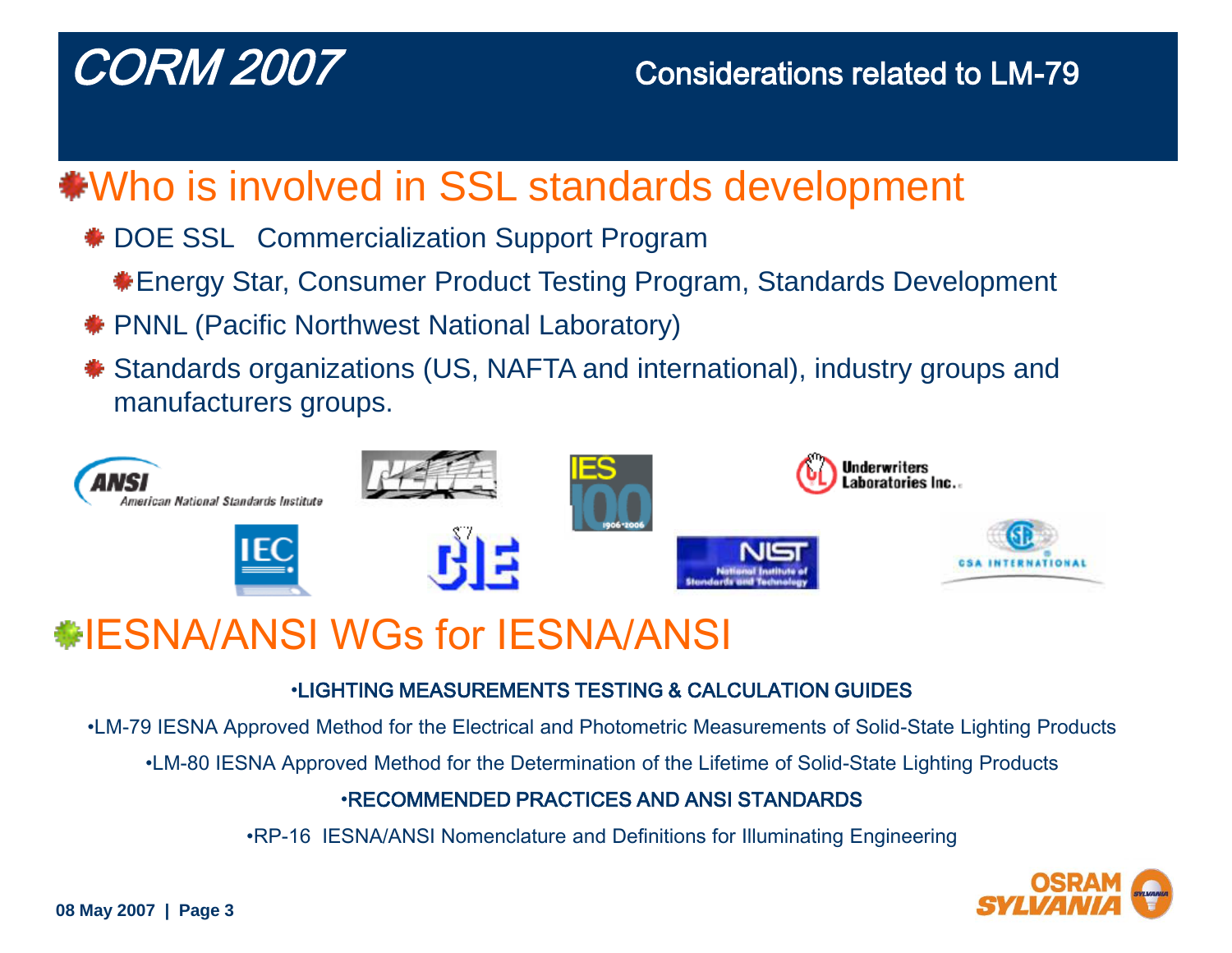# $\text{\textsterling}$  **LED Measurement Procedures**

- $*$  **LED** chip manufacturing produces individual LEDs with variation in characteristics including intensity, flux, chromaticity, forward voltage and thermal sensitivity.
- $\triangleq$  **Manufacturers introduced 100% inspection and binning for intensity, chromaticity and forward** voltage as a means of providing consistency to integrators.
- To accomplish this LED manufacturers developed test methods compatible with the high speed production processes.
- Methods developed are pulsed (e.g. 25 mS) and ratings for intensity or flux, CCT, chromaticity and color rendering are thus provided absent heating of the LED junction.
- $\triangleq$  **Derating for junction temperature is separately characterized and reported for discrete LEDs and** modules
- $\bullet$  **DOE CPTP shows that OEMs may be unaware of how their product designs affect LED** performance and hence overall SSL performance. www.netl.doe.gov/ssl/comm\_testing.htm

# Analogously for Conventional Light Sources

- **\*** Peak methods fo measurement are noted in the corresponding LMs, accepted and applied to reduce measurement time in production test environements.
- $*$  **Correction factors are developed for luminous flux, CCT, CRI and electrical operating values** by comparison to the measured values from a limited number lamps which are fully stabilized.

**08 May 2007 | Page 4** Only values corrected to the stable lamp operation are reported.

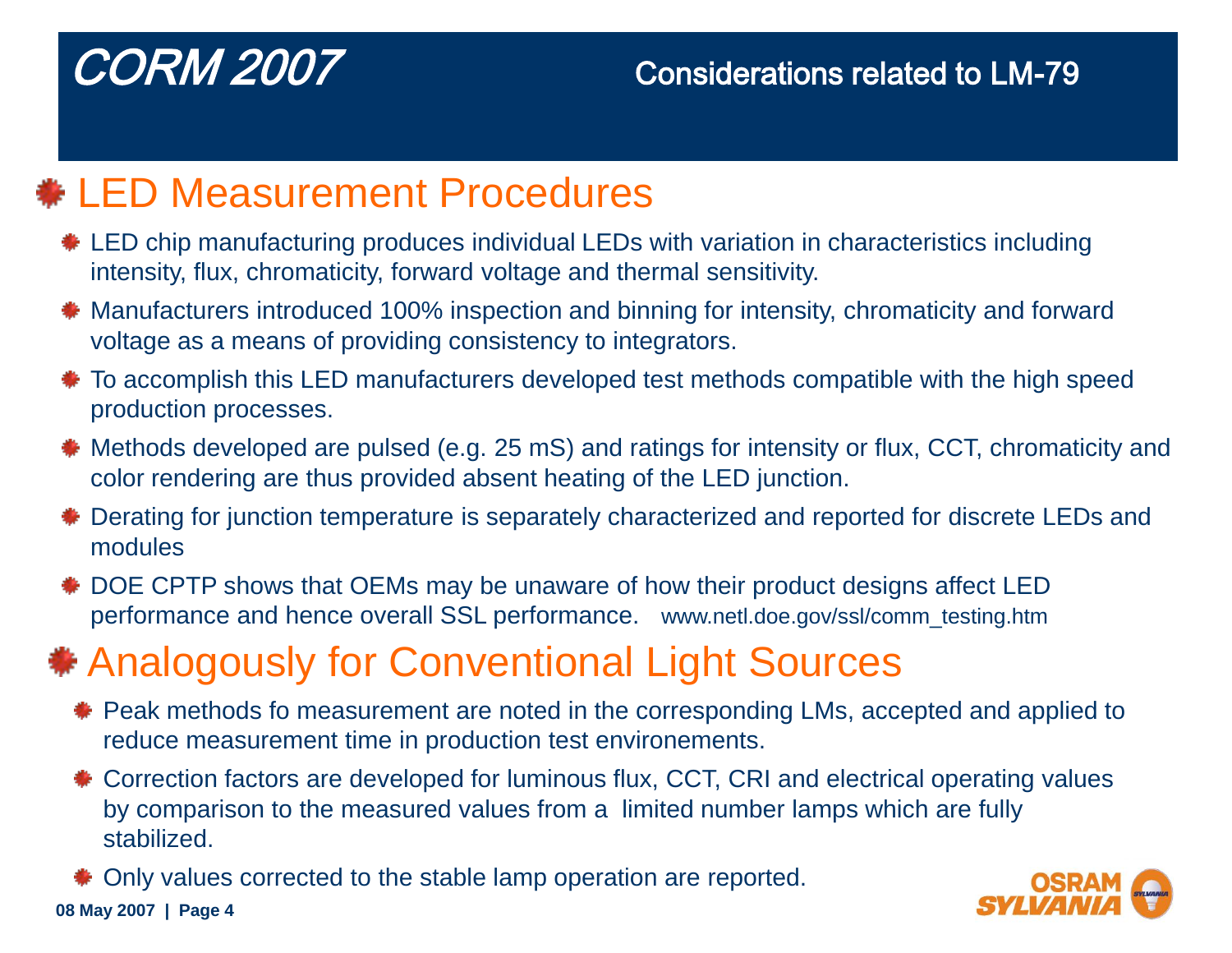# *<b>V* Generic LM

- Scope
- General
- Nomenclature and Definitions
- Ambient Conditions
- Power Supply Characteristics
- Ballast
- Circuit
- Seasoning
- Stabilization
- Non-stabilized Testing
- Handling/Positioning for Test
- Operating Position (orientation)
- Electrical Settings
- Electrical Instrumentation
- Test Methods for Total Luminous Flux measurement
- Luminous Efficacy of Source
- Test Methods for Color
- Uncertainty statement

# SSL LM

- Differentiate SSL products and LED components
- General
- Define "SSL product"
- Ambient Conditions
- Power Supply Characteristics
- Limit by definition of SSL product
- Limit by definition of SSL product
- Seasoning of SSL Product
- Develop criteria for junction temperature control effect of power density
- Handling/Positioning for Test
- Address heat transfer to/from junction rather than location of discharge cold spot
- Electrical Settings
- Electrical Instrumentation
- More detailed/inclusive
- Luminous Efficacy of Source
- Goniocolorimetric addressed
- Uncertainty statement

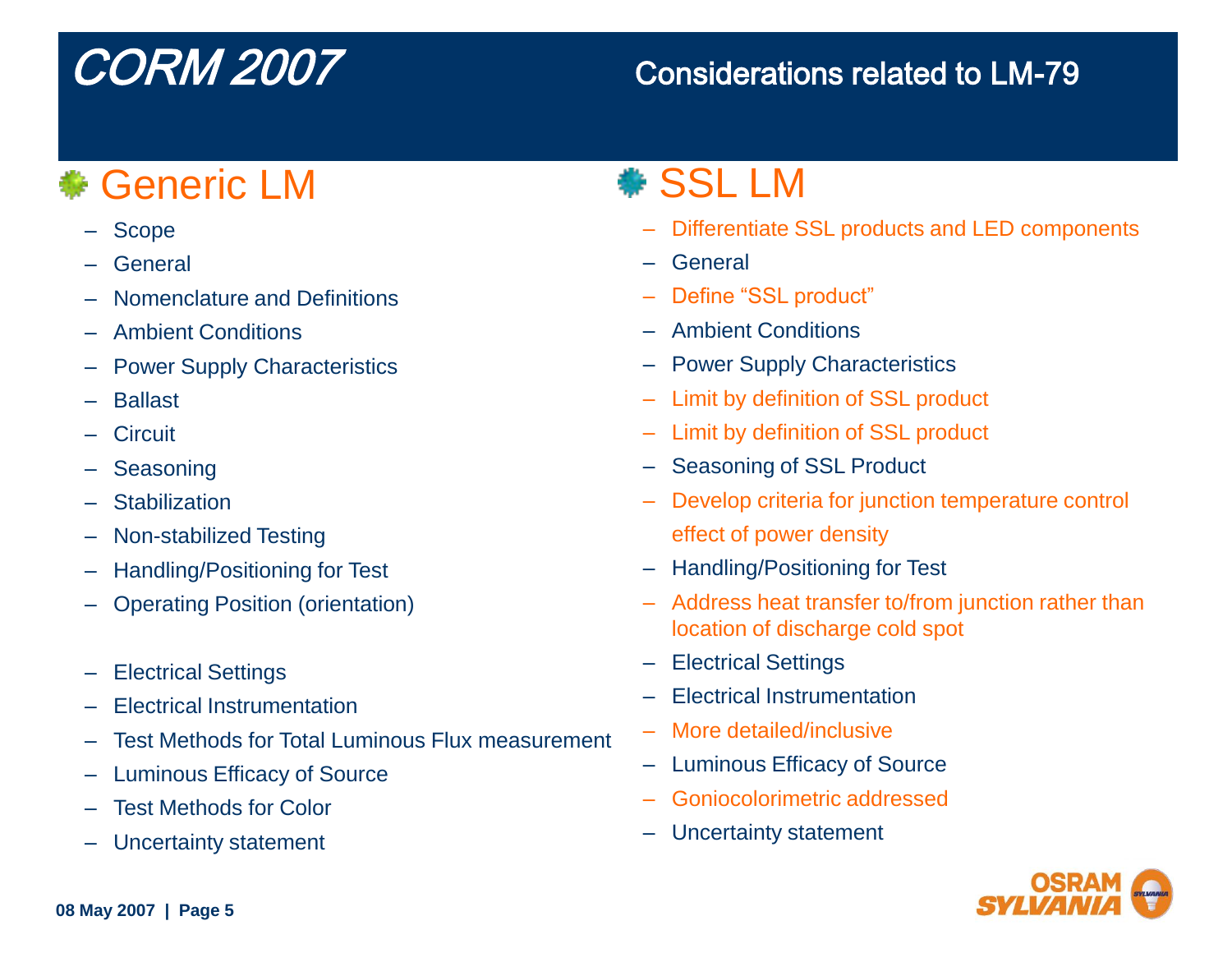## **Differentiate SSL products and LED components/Define "SSL product"**

- **SSL products are devices which** 
	- **\*incorporate LED-based sources,**
	- **\*are directly connected to the electric supply and**
	- **\*include the provisions required to maintain the design operating temperature of the** LED-based sources in the application.
- LM-79 will NOT address LED-based devices which require external power suppliers, controls or drivers.
	- The current definition includes LED [luminaires](#page-10-0) and integrated LED lamps; *it does not include LED packages, LED modules, LED arrays and non-integrated LED lamps.*
- **\*** LM-79 does not address form factor(s) as these are not standardized and those that ultimately have the largest market share are quite possibly not in existence today.

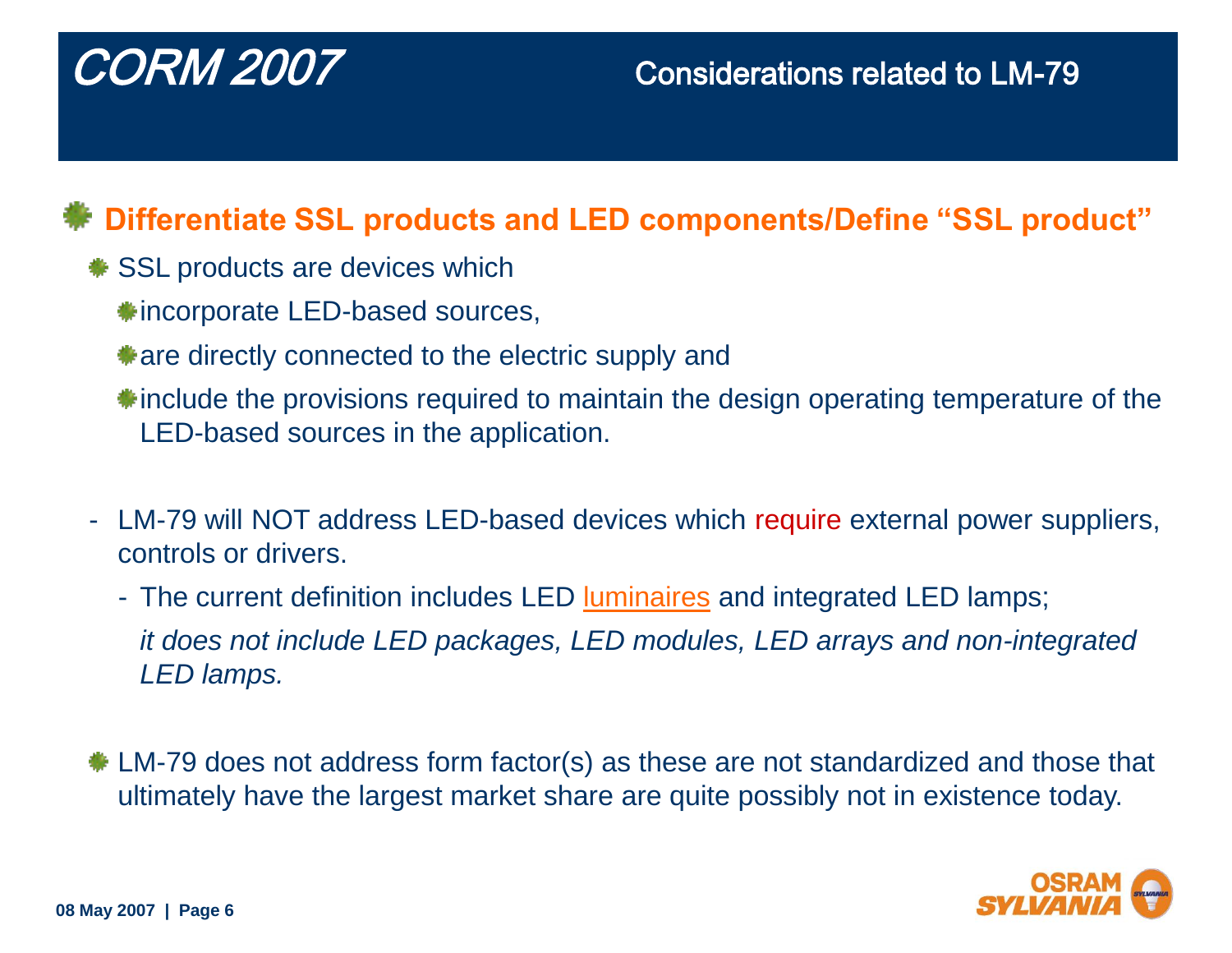## **Ambient Conditions/Power Supply Characteristics**

- **\*Ambient temperature: 25°C** 1°C; within 1 m at the same height
- Air movement: 4 m/min (Readily available commercial measurement is limited to approximately 30 ft/min  $($  - 10m/min) due to limitations of air tunnel consistency
- AC Supply: 60Hz, total RMS harmonics <3% of fundamental

## **Power factor measurement is required for AC powered devices**

Power factor has been considered as it affects overall efficiency of the power supply system, reducing losses due to lower current and improving system voltage profile.

## **Ballast/Circuit :: Driver/Power Supply/Control System**

 $*$  **By definition, consideration is removed.** 

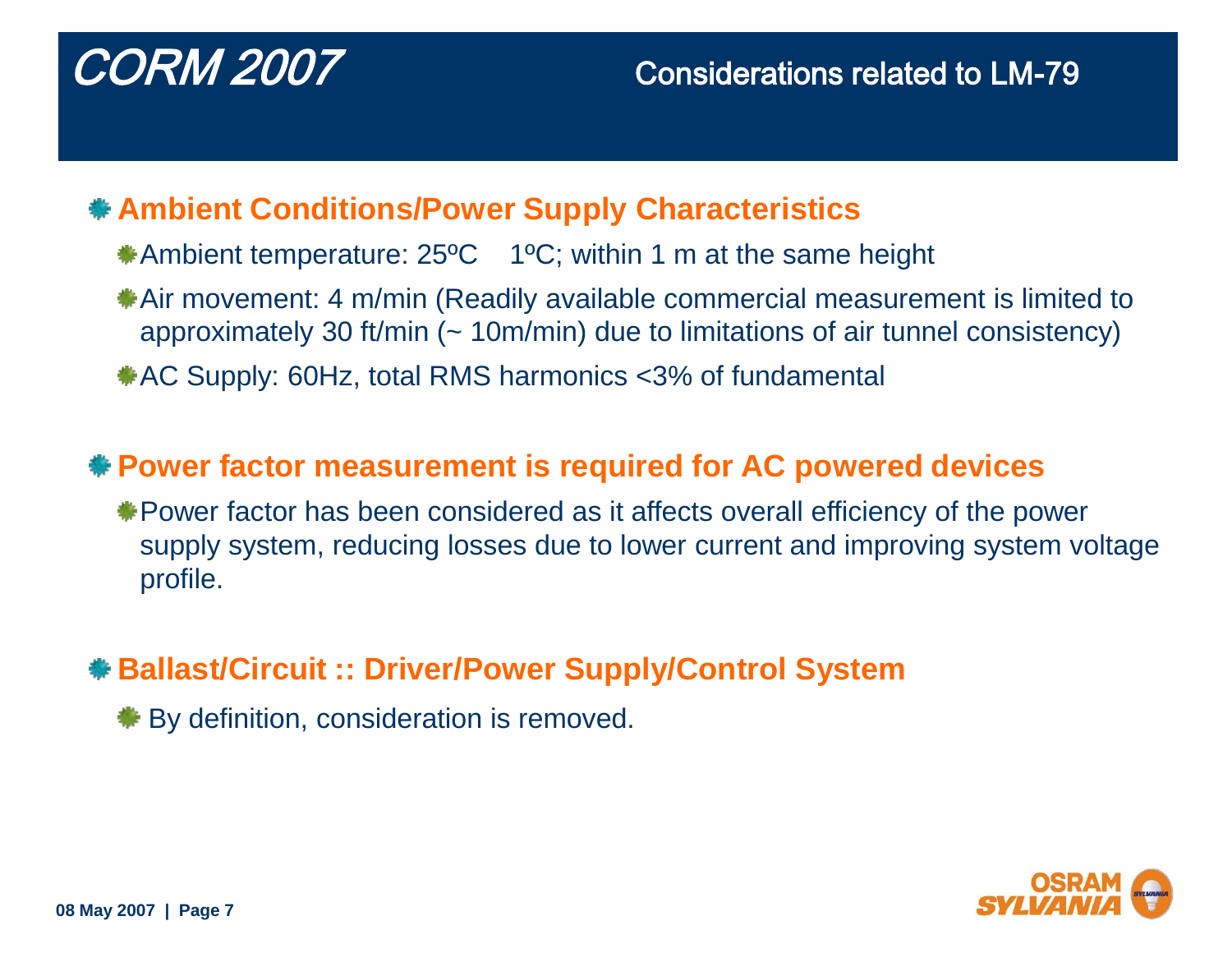## **Seasoning/Stabilization**

- **Seasoning** currently recommended as 100 hours
- **Seasoning** performed at rated electrical and ambient conditions and in normal orientation
- **Stabilization** is a thermal process and by measurement has been found to be characteristically smoothly monotonic for LED-based sources

"The attainment of operational stability can be checked by monitoring the relative light output as the SSL product under test is being stabilized at constant ambient temperature and constant electrical input. It is considered that stability is reached when the flux output drift in 10 minutes is less than 1 %, as determined by

 $_{10}(t) = \oint_t^t(t) - \Phi(t-10) \oint_t^t(t)$  (1)

where *t* is the elapsed time (min) since turning on the SSL product and *Φ(t )* is the (relative) total luminous flux at time . Measurement can start when *Δ10(t)* <0.01. The stabilization time shall be reported with the test results."

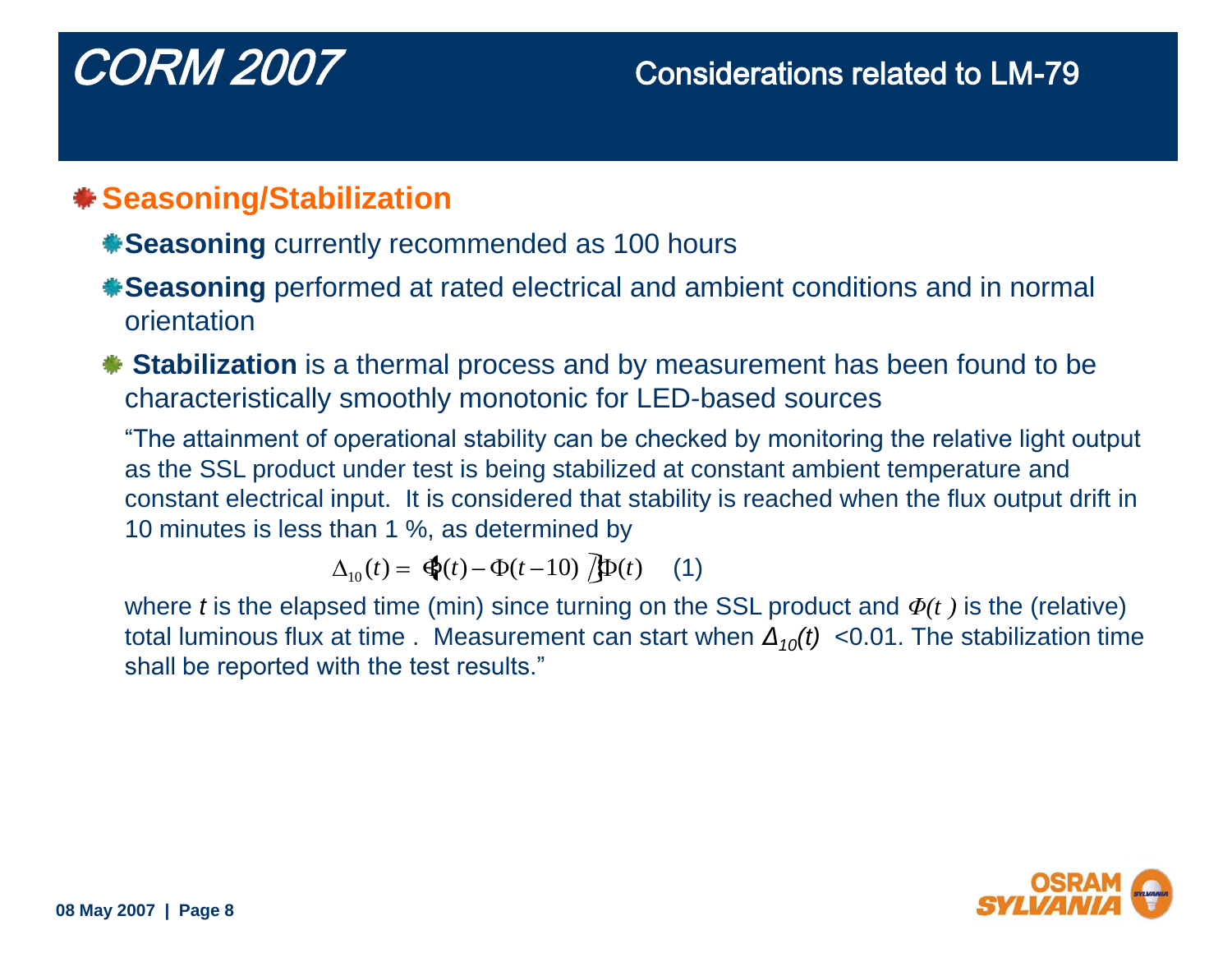## **Handling/Positioning for Test/Operating Position (orientation)**

- **Handling/Positioning for Test** is not addressed in LM-79. LMs for conventional light sources address this because of flexibility of hot filaments or damage of fragile filaments or the possibility of inadvertently changing the location of chemical additives for a discharge lamp.
- **Test/Operating Position (orientation)** is addressed as the design of the SSL product for maintenance of the LED device junction temperatures in the accepted range may be orientation dependent. SSL products are to be operated in their intended orientation.

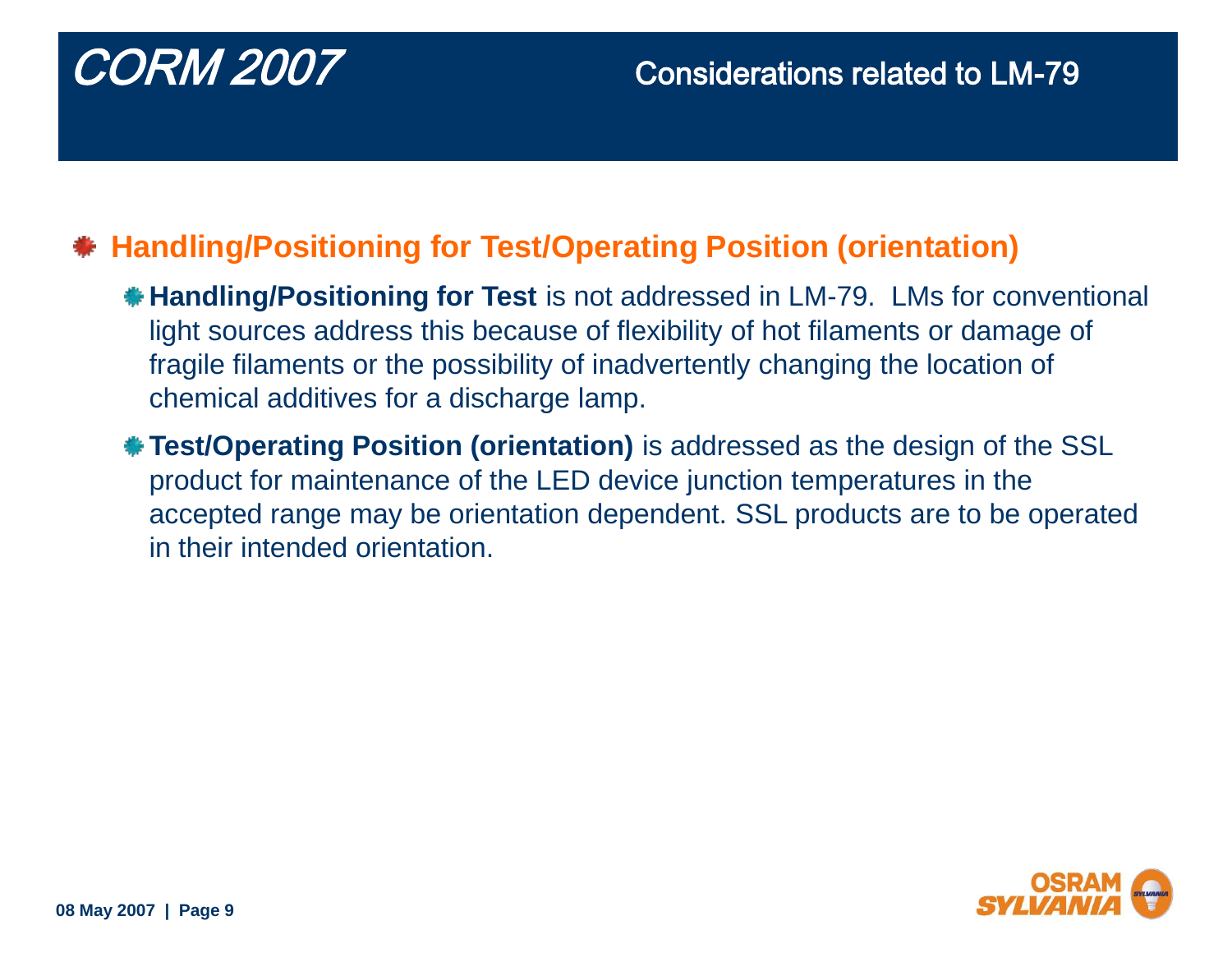

## **Total luminous flux - Sphere Measurement**

If the gap is not closed the surrounding test area must be darkened.

*Recommended sphere geometries for total luminous flux measurement using a spectroradiometer. Left: for all types of SSL products, Right: for SSL products having only forward emission.*

> External mounting of a test and calibration source must be such that the source and cover disk are flush with the sphere wall and the diameter of the opening shall be 1/3 or less than the sphere diameter.

### Mounting conditions of the SSL product under test.



(a) SSL product mounted with a cover disk.



(b) SSL product mounted without a cover disk.

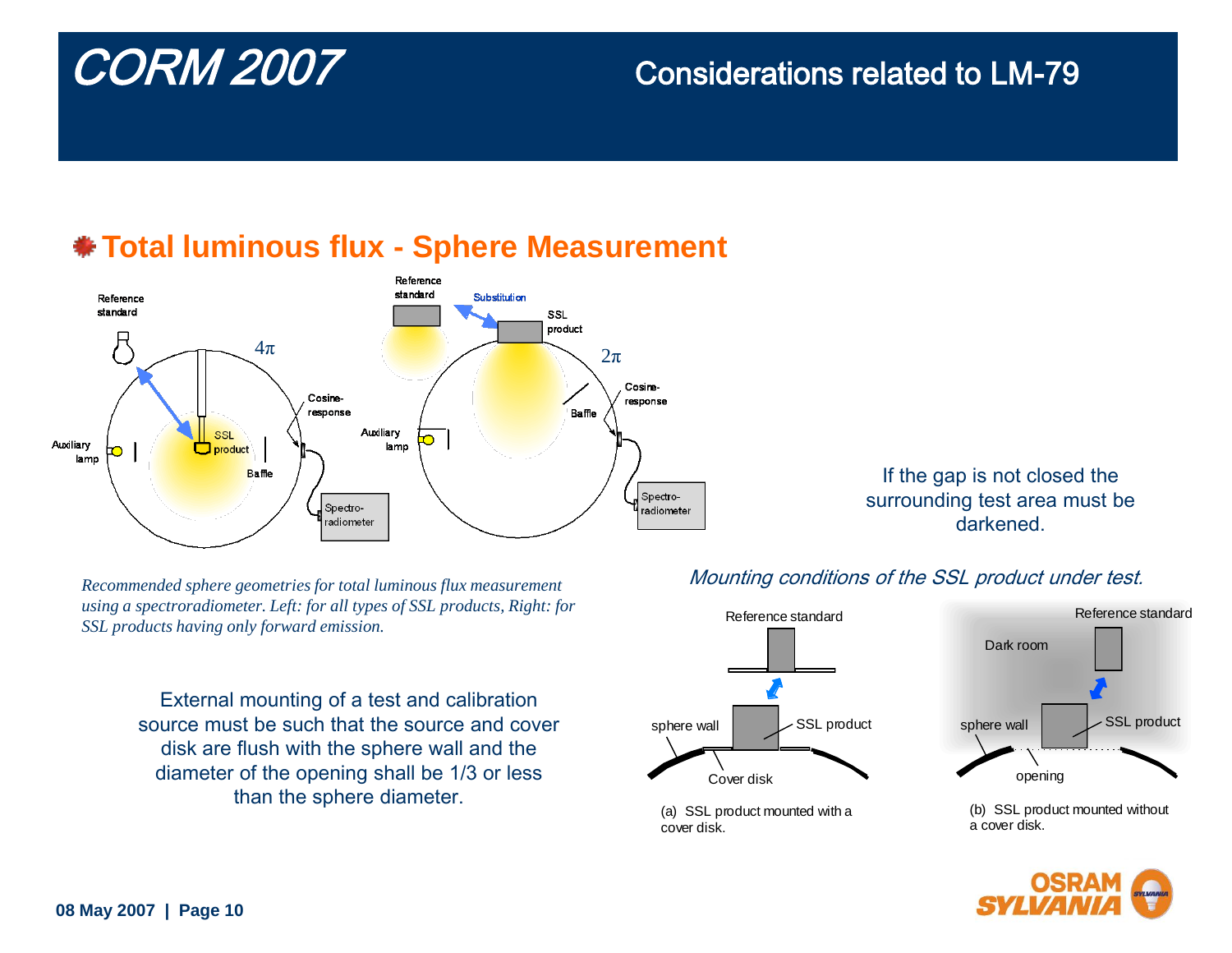### Sphere Spectroradiometer

$$
\Phi_{\text{TEST}}\left(\lambda\right) = \Phi_{\text{REF}}\left(\lambda\right) \cdot \frac{y_{\text{TEST}}\left(\lambda\right)}{y_{\text{REF}}\left(\lambda\right)} \cdot \frac{1}{\alpha(\lambda)}
$$

$$
\Phi_{\text{TEST}} = K_{\text{m}} \int_{\lambda} \Phi_{\text{TEST}}(\lambda) V(\lambda) \, d\lambda
$$

$$
(K_{\text{m}} = 683 \, \text{lm/W})
$$

 $(\lambda) = \frac{y_{\text{aux,TEST}}(\lambda)}{(\lambda)}$  $y_{\text{aux},\text{REF}}(\lambda)$ 

self-absorption factor (NB spectral due to significant spectral variation of sphere throughput of high reflectance sphere)

<span id="page-10-0"></span> $\Phi_{\text{TEST}}(\lambda)$  measured total spectral radiant flux  $y$ <sub>TEST</sub> spectroradiometer readings for SSL product under test  $y_{RF}$  spectroradiometer readings for reference standard  $\Phi_{\text{TEST}}(\lambda)$  total spectral radiant flux of a SSL product under test  $\Phi_{\text{REF}}(\lambda)$  total spectral radiant flux of the reference standard  $\varPhi_{\text{TEST}}$  total luminous flux

# CORM 2007 Considerations related to LM-79

### **Guidance**

Preferred integrating sphere method as it theoretically eliminates spectral mismatch errors

### $f_2 < 15\%$

Sphere size is selected to keep self-absorption insignificant, minimize ambient temperature changes by the device under test, accommodate the physical size of the device under test and maintain a satisfactory signal level.

Higher sphere reflectance minimizes the effect of differences in spatial distribution between test and calibration sources and increase signal level. However, selfabsorption and drift effects are increase and there is more variation in spectral throughput.

Device under test total surface area should be 2% or less of the sphere surface area and its largest dimension should be less than 2/3 of the sphere diameter.

Detectors and auxiliary collecting spheres should be mounted flush to the inner sphere curvature.

Baffles should be minimal.

IESNA Testing Procedures Committee, *IESNA Guide to Spectroradiometric Measurements*, LM-58-1994 (bandwidth, scanning interval, wavelength accuracy, spectral stray light, detector nonlinearity, input optics)

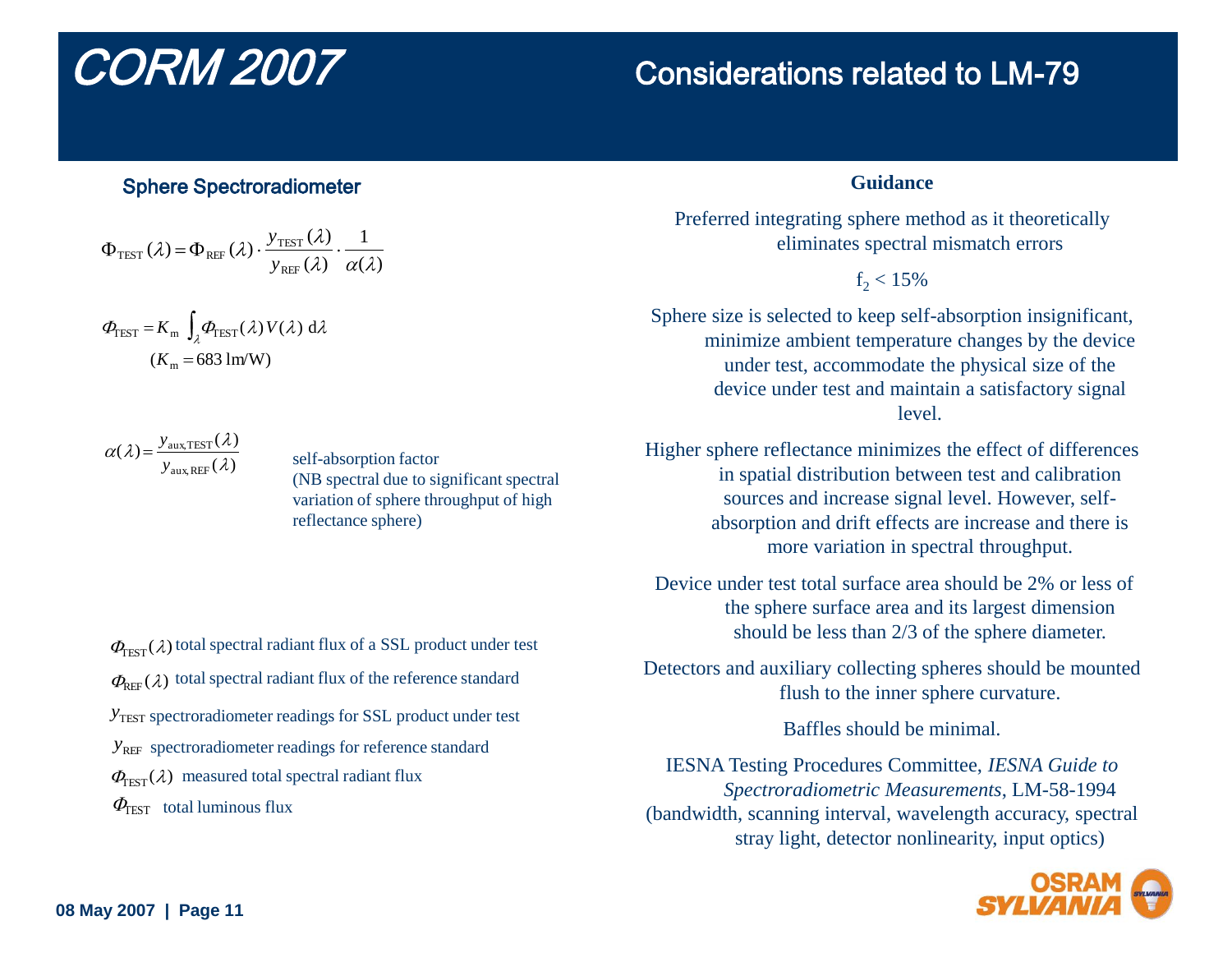### Sphere Photometer

$$
\Phi_{\text{TEST}} = \Phi_{\text{REF}} \cdot \frac{y_{\text{TEST}}}{y_{\text{REF}}} \cdot \frac{F}{\alpha}
$$

 $\varPhi_{\tiny{\textrm{REF}}}$  $y$ <sub>TEST</sub> total luminous flux (lumen) of the reference standard lamp, photometer signal for SSL product under test

 *y*REF photometer signal for reference standard

$$
\alpha = \frac{y_{\text{aux, TEST}}}{y_{\text{aux,REF}}}
$$
 self-absorption factor

$$
s_{\text{rel}}(\lambda) = s_{\text{ph},\text{rel}}(\lambda) T_{\text{rel}}(\lambda)
$$

relative spectral responsivity of the total sphere system  $s_{\text{rel}}(\lambda)$  $s_{\text{ph},\text{rel}}(\lambda)$  $T_{\text{rel}}(\lambda)$ relative spectral responsivity of the photometer head relative spectral throughput of the sphere

$$
T_{\text{rel}}(\lambda) = k \cdot \frac{\rho_{\text{a}}(\lambda)}{1 - \rho_{\text{a}}(\lambda)}
$$

*F* spectral mismatch correction factor

$$
F = \frac{\int_{\lambda} S_{\text{REF}}(\lambda) s_{\text{rel}}(\lambda) d\lambda \int_{\lambda} S_{\text{TEST}}(\lambda) V(\lambda) d\lambda}{\int_{\lambda} S_{\text{REF}}(\lambda) V(\lambda) d\lambda \int_{\lambda} S_{\text{TEST}}(\lambda) s_{\text{rel}}(\lambda) d\lambda}
$$
  
If *F* is not determined, *F*=1 is used  
and the uncertainty introduced  
should be considered.

### f'<sub>1</sub> $<$ 3% (if f'1 $>$ 3% *F* must be applied)

 $f_2 < 15\%$ 

Sphere size is selected to keep self-absorption insignificant, minimize ambient temperature changes by the device under test, accommodate the physical size of the device under test and maintain a satisfactory signal level.

Higher sphere reflectance minimizes the effect of differences in spatial distribution between test and calibration sources and increase signal level but results in greater variation of reflectance with wavelength which makes determination of the spectral throughput of the sphere more critical. Typical sphere-photometer systems use reduced reflectance coatings to flatten the spectral variation in throughput.

Device under test total surface area should be 2% or less of the sphere surface area and its largest dimension should be less than 2/3 of the sphere diameter.

Detectors or collecting spheres should be mounted flush to the inner sphere curvature.

Use of an auxiliary source similar in spectral distribution to the test source is beneficial especially when the test source is large or highly colored.

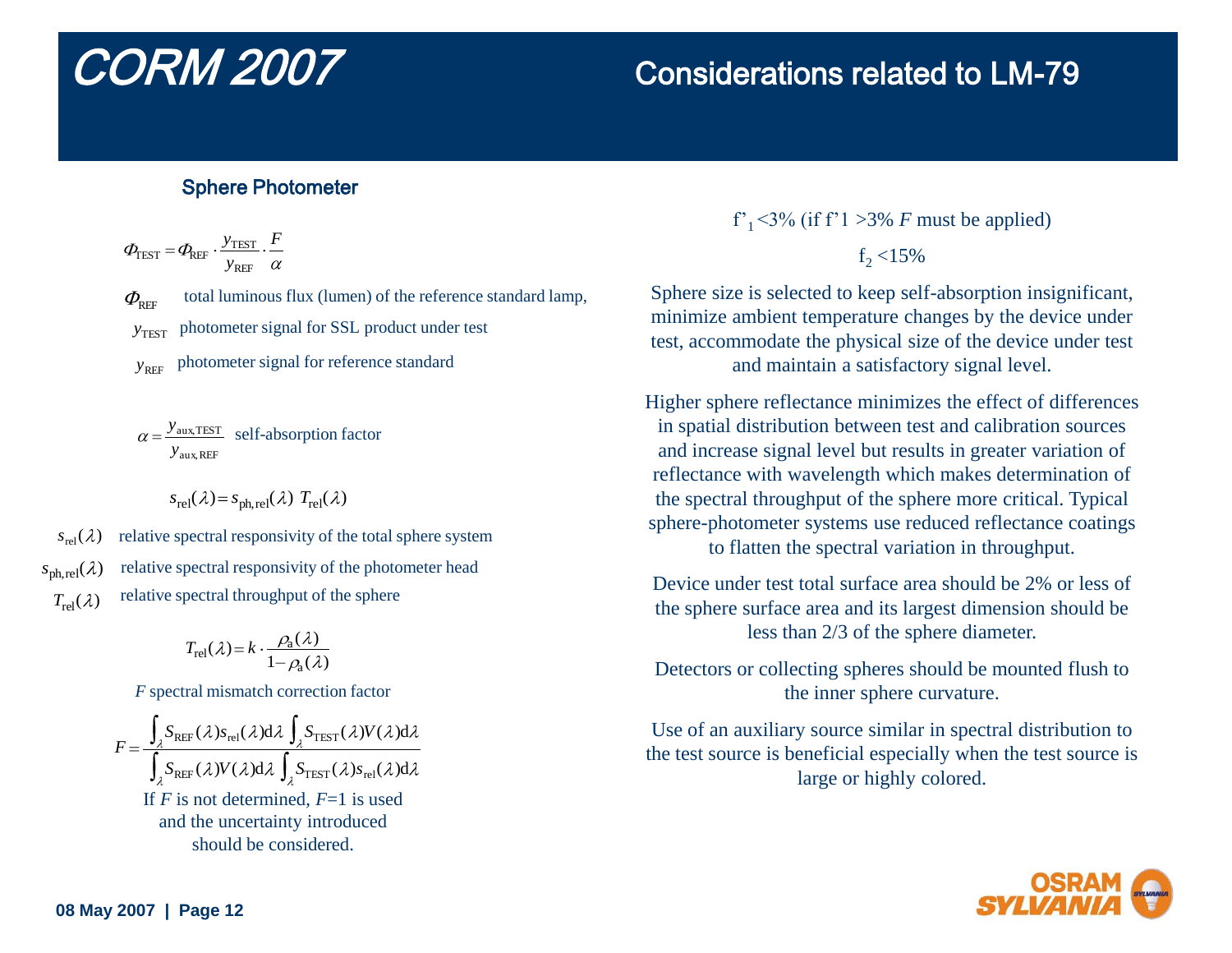### **Goniometer**

$$
\varPhi {\rm{ = }}\int\nolimits_{\phi = 0}^{2\pi } {\int\nolimits_{\theta = 0}^\pi {I(\theta ,\phi )\sin \theta \,{\rm{d}}\theta {\rm{d}}\phi } }
$$

$$
\Phi = r^2 \int_{\phi=0}^{2\pi} \int_{\theta=0}^{\pi} E(\theta, \phi) \sin \theta \, d\theta \, d\phi
$$

*I*( $θ$ , $φ$ ,) luminous intensity distribution of the source

- *E*( $θ$ , $φ$ ,) illuminance distribution
	- r measurement distance



Calculation of color parameters

$$
x_a = \sum_{i=1}^{19} x(\theta_i) \cdot w_i \qquad \text{with} \qquad w_i = \frac{E(\theta_i) \cdot \Omega(\theta_i)}{\sum_{i=1}^{19} E(\theta_i) \cdot \Omega(\theta_i)}
$$

$$
\Omega(\theta_i) = \begin{cases}\n\cos(\theta_i) - \cos(\theta_i + \frac{\Delta\theta}{2}) & \text{;for } \theta_i = 0^\circ \\
\cos(\theta_i - \frac{\Delta\theta}{2}) - \cos(\theta_i + \frac{\Delta\theta}{2}) & \text{;for } \theta_i = 10^\circ, 20^\circ, \dots 170^\circ \\
\cos(\theta_i - \frac{\Delta\theta}{2}) - \cos(\theta_i) & \text{;for } \theta_i = 180^\circ\n\end{cases}
$$

**Guidance** Type C goniophotometer to maintain orientation.

 $f'_1 < 3\%$ 

$$
f_2(\epsilon,\varphi)<2~\%
$$

5° grid for wide-angle intensity distribution. Smaller intervals or angle resolution are recommended where the luminous intensity is changing rapidly.

The range of the angular scan must cover the entire solid angle to which the SSL product emits light.

Goniophotometer dead angle must be considered.

Sensitivity to polarized light can cause significant errors when measuring the total luminous flux of SSL products that emit polarized light.

10<sup>°</sup> intervals for vertical angle θ

At least two  $\varphi$  (0<sup>o</sup> and 90<sup>o</sup>)